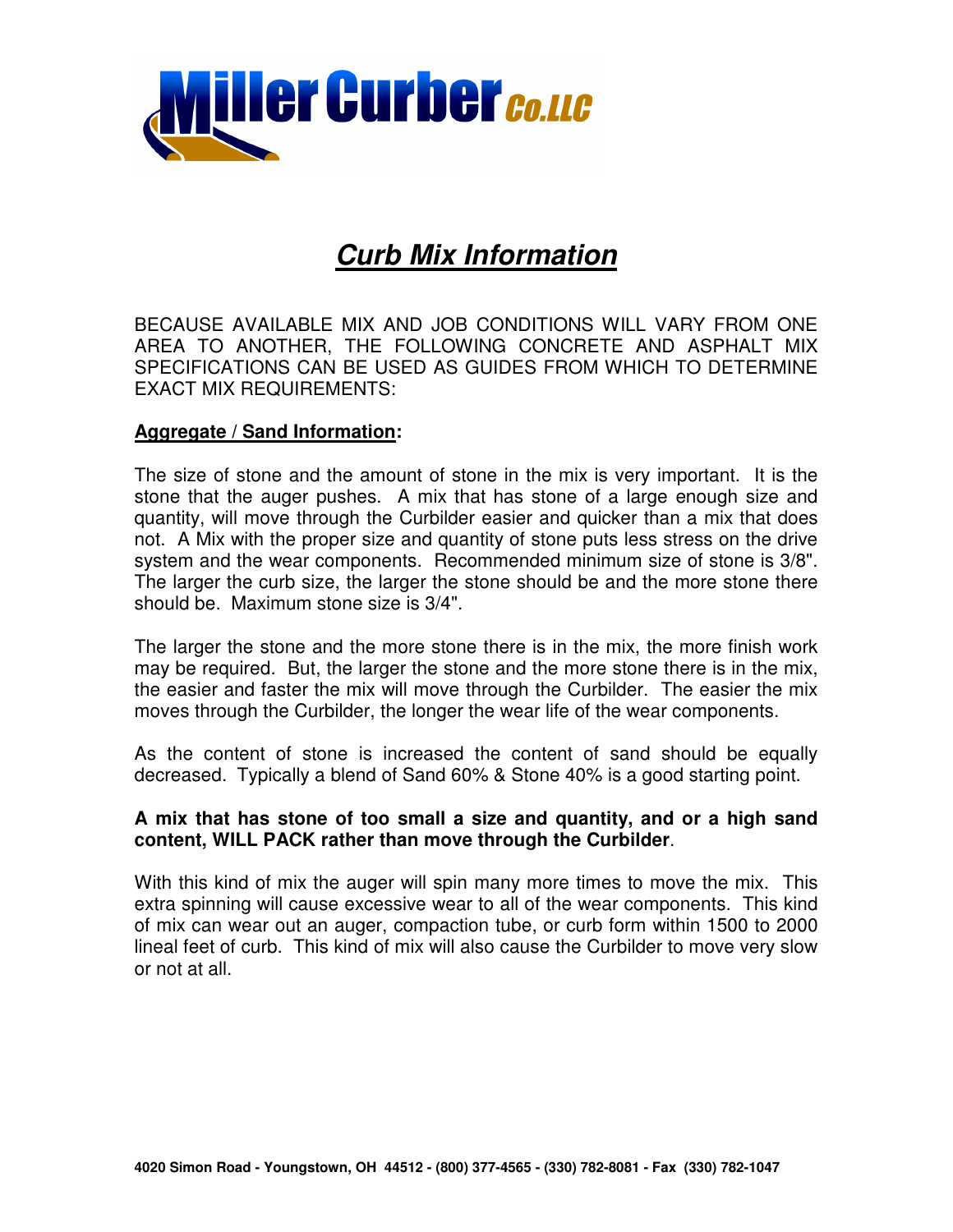# **Recommended Mix Specifications:**

## **CONCRETE CURB**

For one cubic yard of concrete:

| 0" to 1" slump |                                 |
|----------------|---------------------------------|
| Cement:        | 660# (7 sacks)                  |
| Sand:          | 1,600 #, 5% moisture            |
| Aggregate:     | $1,400 \#$ , $3/8$ "            |
| Water:         | <b>Approximately 15 gallons</b> |

Keep loads to 3 yards when possible. Water content varies according to materials and moisture content. Larger loads and higher air temperatures may require more water to maintain slump. Add water at job site only. Work materials to dry side. Retardant should be used at the manufacturers recommended minimum amount. This amount may be adjusted based on local conditions. Air entrainment should be added at approximately 5%. This amount may be adjusted based on local conditions.

| <b>Aggregate graduation</b> |                            |  |
|-----------------------------|----------------------------|--|
| <b>SIEVE SIZE</b>           | <b>PASSING % BY WEIGHT</b> |  |
| 3/4"                        | 100                        |  |
| 1/2"                        | 86-100                     |  |
| 3/8"                        | 75-100                     |  |
| No. 4                       | 60-80                      |  |
| No. 8                       | 45-60                      |  |
| No. 50                      | 18-30                      |  |
| No. 200                     | $2 - 15$                   |  |

# **ASPHALT CURB**

Aggregate should be thoroughly washed and dried. Virgin mix is recommended. Liquid asphalt content by weight for virgin mix should be 8%. If using recycled mix and the curb does not stand the liquid asphalt content will need to be raised. Recycled mix usually has too many foreign substances in it and it usually does not have enough liquid asphalt in it. The liquid asphalt content may also have to be raised if the mix has slag, unwashed aggregate, or other absorptive materials in it.

Working temperature - 200 to 270 degrees Fahrenheit.